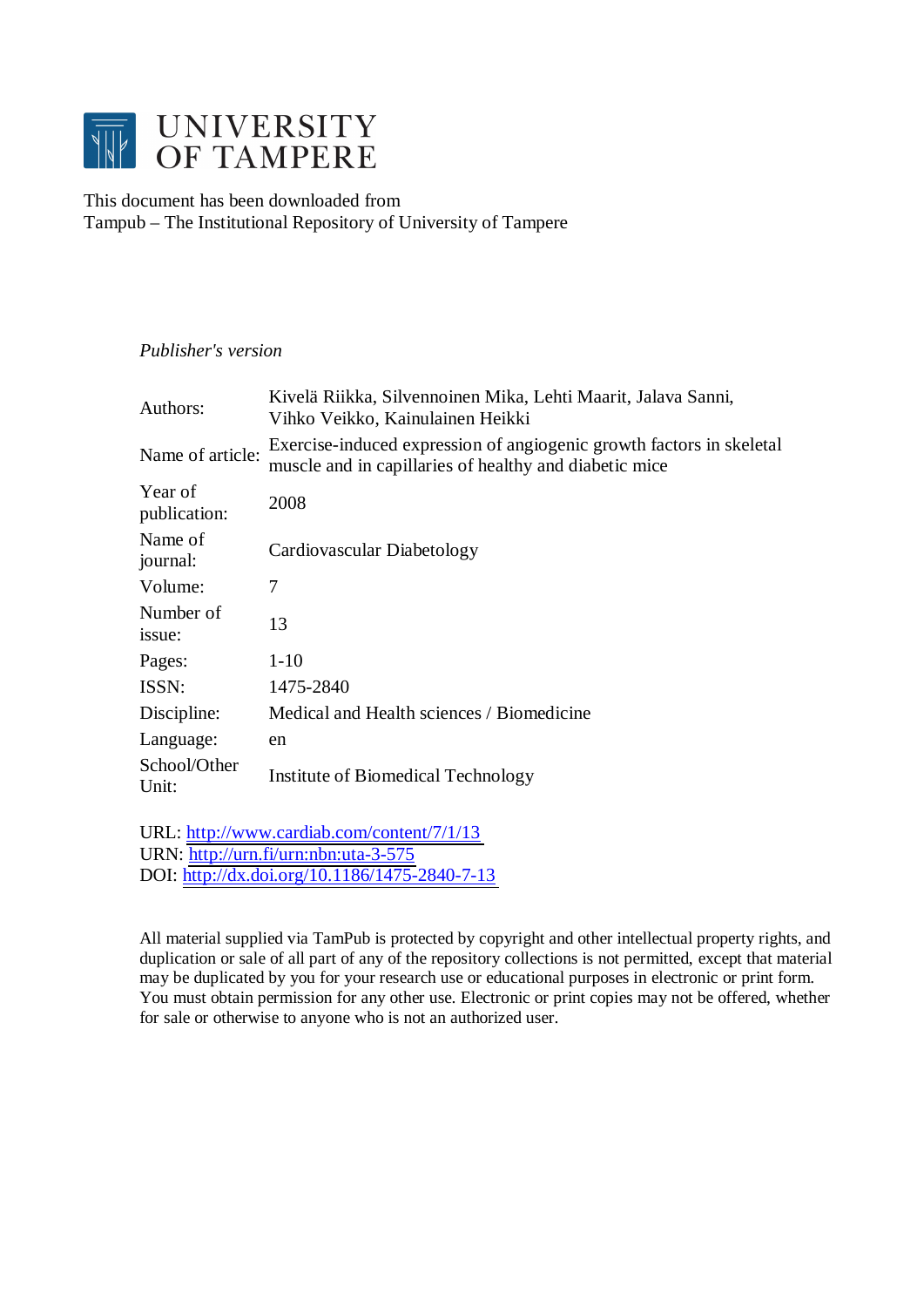# Original investigation **[Open Access](http://www.biomedcentral.com/info/about/charter/)**

# **Exercise-induced expression of angiogenic growth factors in skeletal muscle and in capillaries of healthy and diabetic mice** Riikka Kivelä<sup>\* 1,2</sup>, Mika Silvennoinen<sup>1,2</sup>, Maarit Lehti<sup>1</sup>, Sanni Jalava<sup>3</sup>, Veikko Vihko<sup>1</sup> and Heikki Kainulainen<sup>1,2</sup>

Address: 1LIKES Research Center for Sport and Health Sciences, Rautpohjankatu 8a, 40700 Jyväskylä, Finland, 2Neuromuscular Research Center, Department of Biology of Physical Activity, P.O. Box 35, 40014 University of Jyväskylä, Finland and 3Institute of Medical Technology, University of Tampere and Tampere University Hospital, Tampere, Finland

Email: Riikka Kivelä\* - riikka.kivela@sport.jyu.fi; Mika Silvennoinen - mika.silvennoinen@sport.jyu.fi; Maarit Lehti - maarit.lehti@likes.fi; Sanni Jalava - sanni.jalava@uta.fi; Veikko Vihko - veikko.vihko@likes.fi; Heikki Kainulainen - heikki.kainulainen@sport.jyu.fi \* Corresponding author

Published: 1 May 2008

*Cardiovascular Diabetology* 2008, **7**:13 doi:10.1186/1475-2840-7-13

[This article is available from: http://www.cardiab.com/content/7/1/13](http://www.cardiab.com/content/7/1/13)

© 2008 Kivelä et al; licensee BioMed Central Ltd.

This is an Open Access article distributed under the terms of the Creative Commons Attribution License [\(http://creativecommons.org/licenses/by/2.0\)](http://creativecommons.org/licenses/by/2.0), which permits unrestricted use, distribution, and reproduction in any medium, provided the original work is properly cited.

#### **Abstract**

**Background:** Diabetes has negative, and exercise training positive, effects on the skeletal muscle vasculature, but the mechanisms are not yet fully understood. In the present experiment the effects of running exercise on the mRNA expression of pro- and antiangiogenic factors were studied in healthy and diabetic skeletal muscle. The responses in capillaries and muscle fibers, collected from the muscle with laser capture microdissection, were also studied separately.

**Methods:** Healthy and streptozotocin-induced diabetic mice were divided into sedentary and exercise groups. Exercise was a single bout of 1 h running on a treadmill. Gastrocnemius muscles were harvested 3 h and 6 h post exercise, and angiogenesis-related gene expressions were analyzed with real-time PCR. In addition to muscle homogenates, capillaries and muscle fibers were collected from the muscle with laser capture microdissection method and analyzed for vascular endothelial growth factor-A (VEGF-A) and thrombospondin-1 (TSP-1) mRNA expression.

**Results:** Of the proangiogenic factors, VEGF-A and VEGF receptor-2 (VEGFR-2) mRNA expression increased significantly (*P* < 0.05) in healthy skeletal muscle 6 h post exercise. VEGF-B also showed a similar trend (*P* = 0.08). No significant change was observed post exercise in diabetic muscles in the expression of VEGF-A, VEGFR-2 or VEGF-B. The expression of angiogenesis inhibitor TSP-1 and angiogenic extracellular matrix protein Cyr61 were significantly increased in diabetic muscles (*P* < 0.05–0.01). Capillary mRNA expression resembled that in the muscle homogenates, however, the responses were greater in capillaries compared to muscle homogenates and pure muscle fibers.

**Conclusion:** The present study is the first to report the effects of a single bout of exercise on the expression of pro- and antiangiogenic factors in diabetic skeletal muscle, and it provides novel data about the separate responses in capillaries and muscle fibers to exercise and diabetes. Diabetic mice seem to have lower angiogenic responses to exercise compared to healthy mice, and they show markedly increased expression of angiogenesis inhibitor TSP-1. Furthermore, exerciseinduced VEGF-A expression was shown to be greater in capillaries than in muscle fibers.

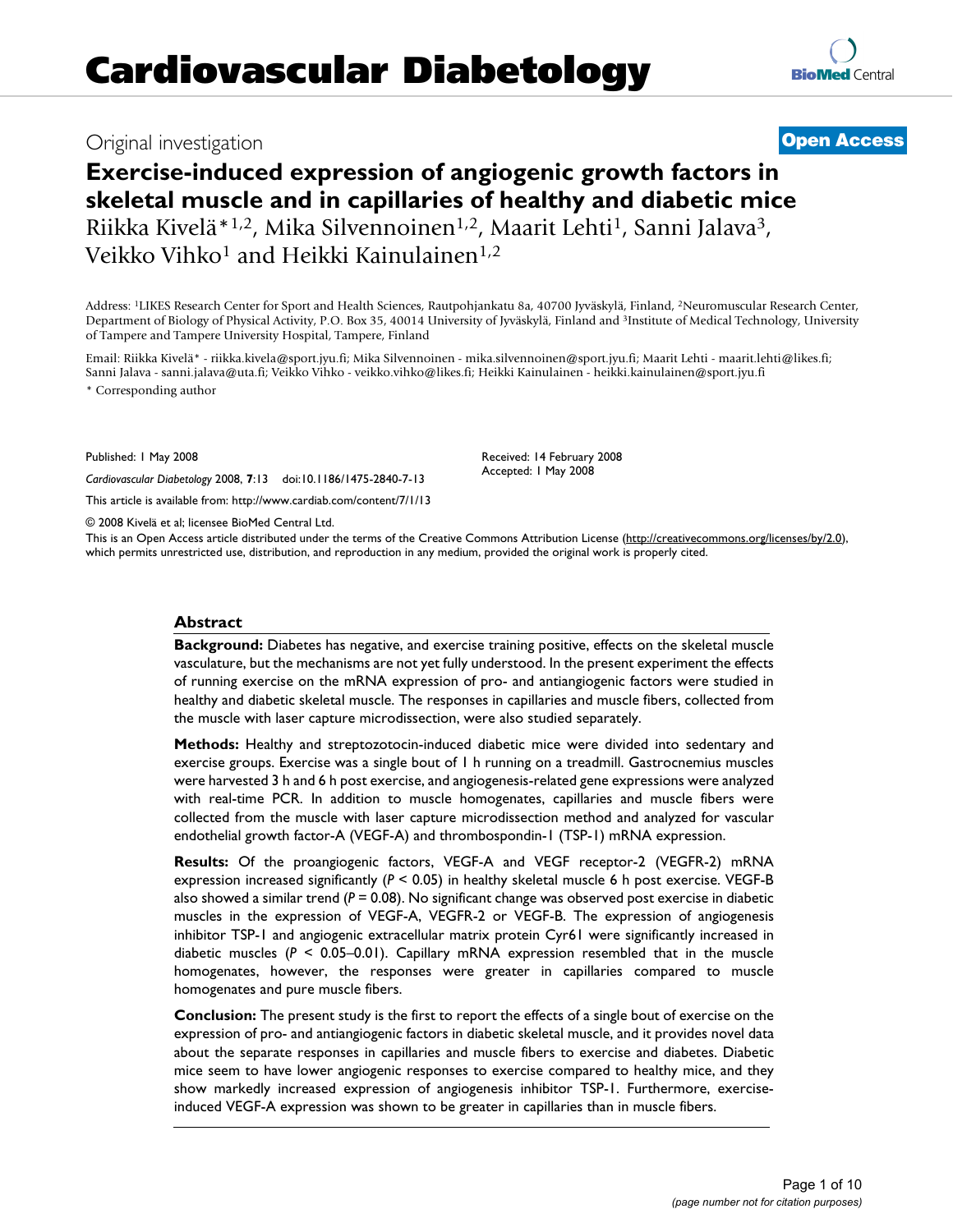## **Background**

Diabetes is a risk factor for peripheral vascular diseases, and it is associated with impaired collateral vessel growth in skeletal muscle [1,2]. Angiogenesis, the growth of new blood vessels from pre-existing ones, is controlled by complex pathways with both pro- and antiangiogenic factors [3]. Recently, both type 1 and type 2 diabetes have been shown to affect angiogenic growth factors and inhibitors in skeletal muscle [4,5]. In our previous study streptozotocin-induced diabetes decreased the mRNA levels of several proangiogenic proteins and increased those of antiangiogenic ones in mouse skeletal muscle [4]. This change in the balance between stimulators and inhibitors may be one of the reasons for the markedly increased risk for peripheral cardiovascular complications in diabetes.

The effects of exercise on angiogenesis in skeletal muscle are known to be opposite to those of diabetes. Exerciseinduced increase in skeletal muscle capillarization is a well-known phenomenon in healthy humans and in animals [6], and it has been linked to the increased expression of angiogenic growth factors after exercise. Diabetes, in turn, has been demonstrated to impair skeletal muscle and cardiac angiogenesis, and the mechanisms underlying this have generated much interest recently [2,7-12]. Studies on capillary density and changes in capillarization after endurance exercise training in diabetic animals and patients have produced conflicting results [13-15]. Our earlier results showed exercise training to have some positive effects on the basal levels of angiogenic growth factors in diabetic skeletal muscle [4], and this is to our knowledge the only study to present exercise traininginduced changes in the angiogenic factors in diabetic skeletal muscle. The acute effects in diabetic muscle have not been reported. In healthy skeletal muscle several animal and human studies have shown increased VEGF-A expression after acute exercise [16-18] or electrical stimulation [19,20].

In addition to muscle fibers, several other cell types are present in the extracellular matrix, such as endothelial cells, pericytes, and fibroblasts. Skeletal muscle angiogenesis has previously been studied using muscle homogenates, which contain all the cell types present in the muscle tissue. However, in the case of angiogenesis it is of interest to study responses in capillary endothelial cells and in muscle fibers separately. Both these cell types are known to produce vascular endothelial growth factor -A (VEGF-A), which is considered the main angiogenic growth factor. Another approach has been to study endothelial cells and myocytes in the cell culture, but this does not represent the *in vivo* environment in the muscle. Recently, Milkiewicz and Haas demonstrated the feasibility of the laser capture microdissection (LCM) method in the study of capillary-specific gene expression from heterogeneous tissue such as skeletal muscle [21]. They showed that in capillaries, which were isolated from overloaded skeletal muscles, mechanical stretch increased the expression of HIF-1 $\alpha$  and MMP-2. This method provides a tool to study responses separately in different cell types from heterogeneous tissues.

Our exercise training study suggested that regular training could increase the basal mRNA levels of angiogenic growth factors in diabetic muscle. In the present study the aim was to compare the responses of pro- and antiangiogenic factors to a single bout of running exercise in healthy and diabetic muscle to exercise. In healthy skeletal muscle the acute proangiogenic responses have been studied, but the responses in diabetic muscles have not been presented. In addition to skeletal muscle homogenates we studied the expression levels separately in capillaries within the muscle and in pure muscle fibers using the LCM method. We focused on the recovery period 3 h and 6 h post exercise, when angiogenesis processes in capillaries are likely to occur.

## **Methods**

## *Experimental set-up*

All experimental procedures were approved by the Animal Care and Use Committee of the University of Jyväskylä, Finland. Animals were housed in standard conditions (temperature 22 $\degree$ C, humidity 60  $\pm$  10%, light from 8.00 am to 8.00 pm), and they had free access to tap water and food pellets (R36, Labfor, Stockholm, Sweden).

Adult male NMRI mice ( $n = 48$ , Harlan, the Netherlands) aged 10–15 weeks were randomly assigned into healthy and diabetic groups. The diabetic group received a single peritoneal injection of streptozotocin (STZ, Sigma-Aldrich, France, 180 mg/kg) dissolved in sodium citrate buffer solution (0.1 mol/l, pH 4.5) to induce experimental type 1 diabetes. The other group received a sham injection of an equal volume of the buffer. Diabetes was confirmed three days after the injection by a blood glucose test (HemoCue B-Glucose analyzer, Ängleholm, Sweden). Mice were characterized as diabetic when their blood glucose values were greater than 15 mmol/L, and they were not treated with insulin during the experiment. Ten days after injections the mice were divided into three healthy and three diabetic groups  $(n = 8)$ . One healthy and one diabetic group served as sedentary controls without exercise (H and D), and the four other groups performed 1 h running exercise on a treadmill (speed 21 m/ min with an incline of 2.5°). One healthy and one diabetic exercise group were sacrificed 3 h after the end of the exercise (HE3 and DE3), and the other two groups 6 h after (HE6 and DE6). Before the actual experiment all mice were familiarized with treadmill running. Only those mice, which were able to run on a treadmill were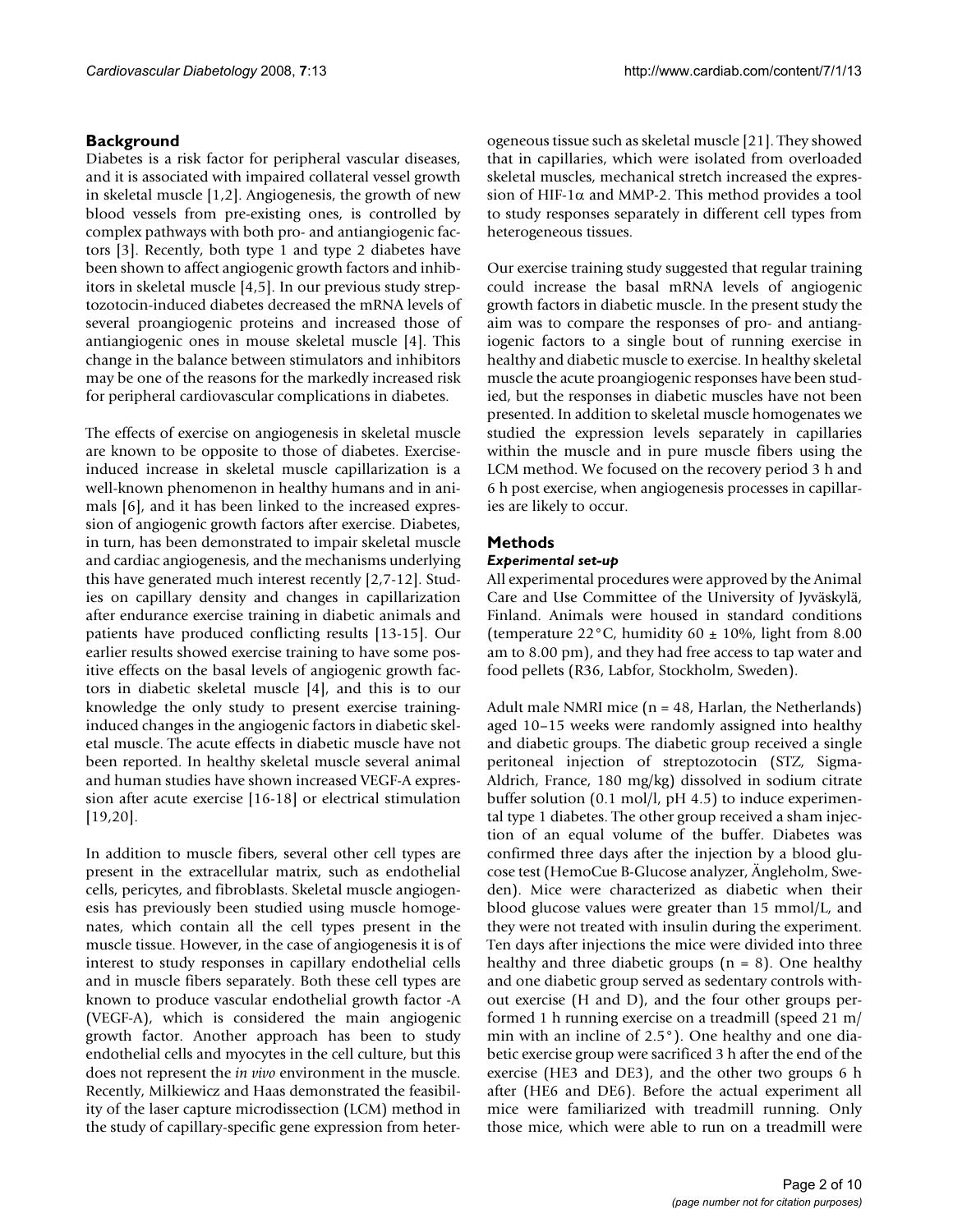chosen and further divided into the different groups. About 10% of the mice were excluded from the experiment, because of their inability to run on a treadmill.

### *Tissue preparation*

Mice were killed by cervical dislocation and gastrocnemius muscles were immediately removed. The proximal part of the right gastrocnemius muscle was mounted in an O.C.T. embedding medium (Miles, Elkhart, USA) under a microscope to orientate muscle fibers vertically and snap frozen in liquid nitrogen-cooled isopentane. The distal part of the muscle was snap frozen in liquid nitrogen and stored at -80°C for further analysis. The heterogeneity of the muscle was taken into account by taking whole crosssections for RNA extraction from the same part of the muscle.

## *RNA extraction*

Total RNA was isolated from the gastrocnemius muscle with Trizol Reagent (Invitrogen, Carlsbad, USA) according to the manufacturer's protocol. The concentration and purity of RNA was determined spectrophotometrically at the wavelengths 260 and 280 nm. Integrity was checked with agarose gel electrophoresis. RNA was reverse-transcribed to cDNA with a High Capacity cDNA Archive Kit (Applied Biosystems, Foster City, USA).

## *Laser capture microdissection (LCM)*

LCM was used to collect capillaries and pure muscle fibers from the gastrocnemius muscle. Three mice from groups C, D, HE6 and DE6, comprising a total of 24 LCM samples (capillaries and muscle fibers from each animal), were analyzed for the GAPDH-normalized expression of VEGF-A and TSP-1 in capillaries and muscle fibers. The procedures used to collect capillaries and muscle fibers from skeletal muscle were adopted from Milkiewicz & Haas (2005) [21]. Cryosections (8 μm) were cut on uncoated glass slides, immediately fixed with cold acetone and stored at -80°C. Samples were further processed within two days. All equipment was treated with a RNase Awaysolution (QBiogene, Morgan Irvine, CA) to prevent RNA degradation. Immediately after taking the samples out of the freezer, capillaries were stained with Isolectin  $GS-IB_4$ from Griffonia simplicifolia Alexa Fluor 488 conjugate (Molecular Probes), which was diluted in sterile PBS with SUPERaseIn RNAase inhibitor (Ambion, Austin, USA). After a brief wash the samples were properly dehydrated and debris was removed with PrepStrip (Arcturus Engineering, Molecular Devices Corporation, Sunnyvale, USA). Laser capture microdissection for capillaries and pure muscle was performed with a Veritas microdissection system (Arcturus Engineering). From each sample 750– 1000 capillaries and 1100–2300 similar laser pulses from the muscle fibers were randomly collected with CapSure LCM caps (Arcturus Engineering) from all parts of the

muscle, including both the deep oxidative and the superficial glycolytic portions. Capillaries were distinguished by size (<10 μm) from larger blood vessels. RNA was extracted with a PicoPure RNA isolation kit (Arcturus Engineering) according to the protocol. RNA was transcribed to cDNA with a Sensiscript reverse transcription kit (Qiagen) at 42°C for 2 h, using both random and oligo (dT) primers (Ambion).

## *Real-time quantitative PCR*

The ABI Prism Sequence Detection System 7300 (Applied Biosystems) was used to perform TaqMan probe-based real-time PCR reactions. TaqMan primer and probe sets for VEGF-A (Mm00437304\_m1), VEGF-B (Mm00442102\_m1), VEGFR-1 (Mm00438980\_m1), VEGFR-2 (Mm00440099\_m1), TSP-1 (Mm00449022\_m1) and Cyr61 (Mm00487498\_m1) were designed and synthesized by Applied Biosystems. Primer pairs were designed so that they overlapped an exon-exon boundary to avoid interference from possible genomic DNA contamination. As an endogenous control to correct for potential variation in RNA loading, GAPDH (Mm99999915\_g1) was used as a housekeeping gene. GAPDH was chosen among the commonly used housekeeping genes based on the microarray results from our previous study with similar experimental diabetes and exercise protocol [4], and a study by Yechoor et al. [22] with similar streptozotocin-induced diabetes and skeletal muscle samples. Furthermore, it is considered the most stable internal control in endurance exercise studies [23,24]. The stability of the GAPDH expression was also examined between the experimental groups in relation to the amount of total RNA. ANOVA P-value was 0.988 and the mean values and SD were very similar in all groups, indicating that GAPDH was not affected by diabetes or exercise in our samples. Target genes in the muscle homogenates were quantified according to the corresponding gene-specific standard curve. The expression of VEGF-A and TSP-1 was analyzed in the LCM samples. The comparative  $C_T$  method was utilized for the LCM samples as outlined in the Applied Biosystems User Bulletin 2 (Applied Biosystems). The amplification efficiencies of the target genes and GAPDH were checked to be equal over a range of serial dilutions. All samples were analyzed in triplicate.

## *Statistical analysis*

Statistical analyses were carried out using SPSS for Windows statistical software release 13.0 (SPSS, Chigago, IL, USA). Data were analyzed for normality and the non-parametric Kruskall-Wallis test with Mann-Whitney U tests were used to analyze differences between groups. Pearson correlation was used to detect similar expression patterns between the studied genes and glucose concentrations. The significance level was set at *P* < 0.05. Changes in the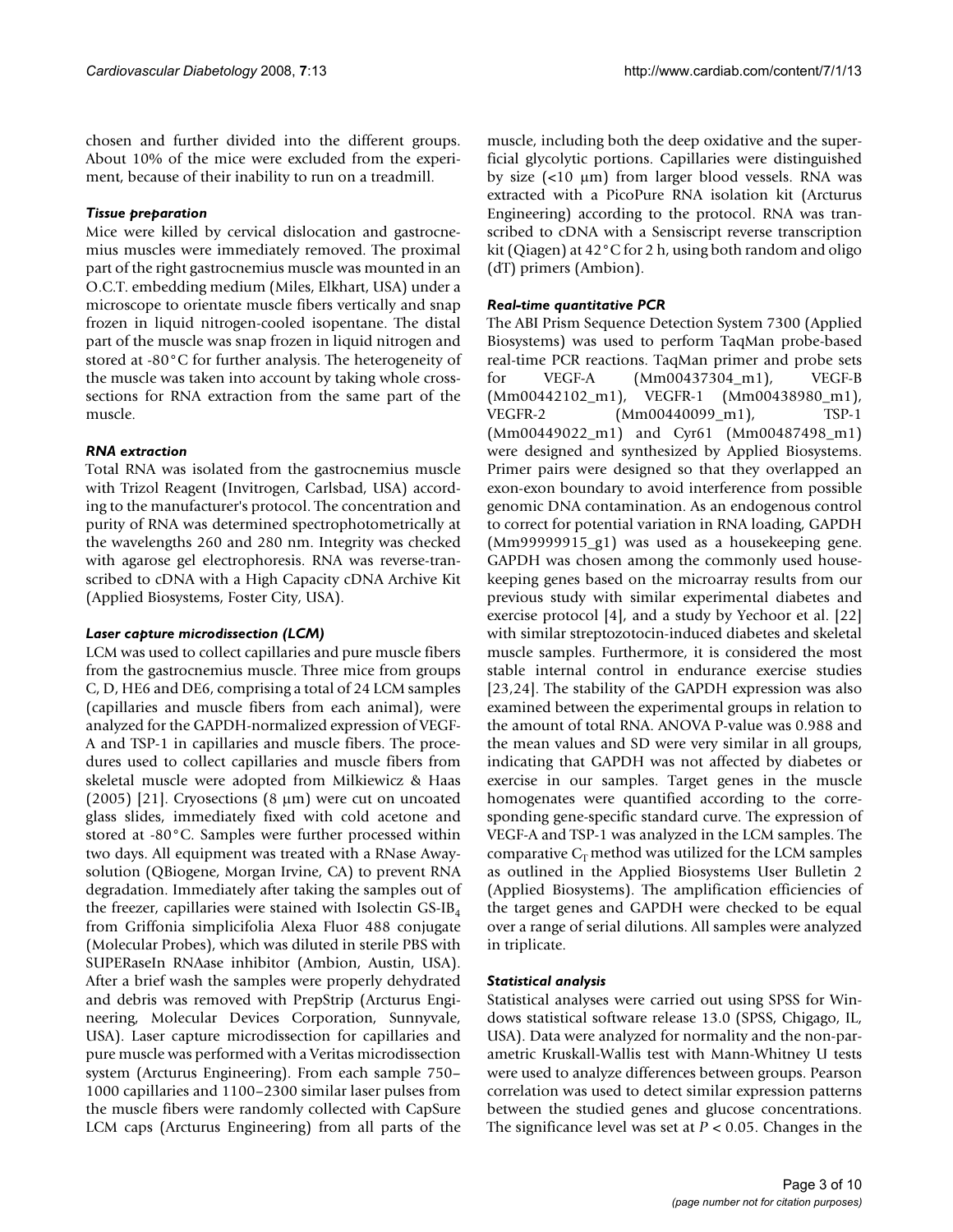GAPDH-normalized mRNA expressions are expressed as fold-change from healthy control, which was set to 1.

## **Results**

## *Blood glucose and body weight*

Whole blood glucose was significantly higher in the diabetic than healthy mice (35.6  $\pm$  6.7 (mean  $\pm$  SD) vs. 8.1  $\pm$ 1.1 mmol/L, *P* < 0.001) on the day of the experiment. The diabetic and healthy mice did not differ in body weight at the beginning of the experiment  $(36.8 \pm 2.3 \text{ vs. } 36.9 \pm 3.2 \text{ s})$ g), but after ten days of diabetes, the diabetic mice had significantly reduced body weight compared to the healthy mice  $(33.1 \pm 4.1 \text{ vs. } 37.9 \pm 3.3 \text{ g}, P < 0.001)$ .

## *Messenger RNA in skeletal muscle homogenates*

VEGF-A and VEGFR-2 mRNA expression increased significantly  $(P < 0.05)$  in the healthy mice 6 h post exercise (Fig. 1). VEGF-B also showed similar trend at 6 h post exercise, but the increase was not statistically significant (*P* = 0.08). No significant change was observed in the diabetic mice in the expression of VEGF-A, VEGFR-2 or VEGF-B post exercise. VEGFR-1 expression was not affected by exercise in either healthy or diabetic mice.

The expression of TSP-1 was increased in exercised diabetic groups DE3 and DE6 compared to the healthy control group and the respective healthy exercised groups (*P* < 0.01) (Fig. 1). The diabetic sedentary mice (D) also had higher expression compared to the healthy control group, but this was not statistically significant due to the large variation. Diabetes also increased the expression of Cyr61 (Fig. 1). Cyr61 expression was higher in all the diabetic groups compared to the healthy control group and the respective exercise groups (*P* < 0.05–0.01).

VEGF-A expression levels correlated positively with the expression of VEGF-B (*P* < 0.001), VEGFR-1 (*P* < 0.01) and VEGFR-2 (*P* < 0.001) (Fig. 2). VEGF-B also correlated positively with both VEGFR-1 and -2 (*P* < 0.01-0.001). High glucose levels were associated with increased expression levels of TSP-1 and Cyr61 (*P* < 0.001) and decreased expression levels of VEGF-B (*P* < 0.05). TSP-1 and Cyr61 expression also correlated strongly (*P* < 0.001) with each other. The variation in the expression of Cyr61 and TSP-1 was markedly greater in the diabetic than in the healthy mice, as can be seen in figures 2g and 2h.

## *Messenger RNA in capillaries and muscle fibers*

In the capillaries collected from the gastrocnemius muscle VEGF-A expression increased significantly in HE6 compared to C (Fig. 3a). VEGF-A expression in DE6 did not differ significantly from D, although it was slightly higher in DE6. Capillary expression of TSP-1 decreased in HE6 and increased in D and DE6 compared to healthy controls (Fig. 3b).

In the pure skeletal muscle fibers obtained with LCM, VEGF-A tended to increase in the exercised groups compared to sedentary groups, but these were not statistically

significant (Fig. 3C). TSP-1 expression was higher in DE6 than  $D(P < 0.05)$ , and it was also more than 4-fold higher in DE6 compared to the healthy groups, but this was not statistically significant (Fig. 3D).

## **Discussion**

In the present study we report the effects of a single bout of exercise on the expression of pro- and antiangiogenic factors in diabetic skeletal muscle. The results also provide novel data about exercise- and diabetes-induced changes in the expression of VEGF-A and TSP-1 separately in capillaries and muscle fibers. Our results showed that in the healthy mice the mRNA expression of VEGF-A and its receptor VEGFR-2 were increased, by 25% and 29% respectively, 6 h post exercise in the skeletal muscle homogenates. VEGF-B expression also showed a similar trend  $(15\%, P = 0.08)$ . Increases in VEGF-A and VEGFR-2 have been demonstrated earlier in healthy muscles e.g. [16,25-27]. The present results suggest that the expression of VEGF-B may also be affected by exercise; however the increase was not statistically significant. VEGF-B belongs to the same protein family as VEGF-A, and it plays a role in the vascularization of adult and embryonic tissues, particularly in metabolically highly active tissues such as heart and skeletal muscle [28]. However, it has not been studied to the same extent as VEGF-A and its exact role remains yet to be determined. In diabetic mice there was also a trend for increased expression of VEGF-A (17%) and VEGFR-2 (20%) 6 h post exercise, but these changes were not statistically significant. This suggests that angiogenic responses to a single bout of exercise in skeletal muscle are reduced in diabetic compared to healthy mice. The expression of angiogenic growth factors in diabetic muscles may, nevertheless, be upregulated by exercise to some extent. This is supported by the results obtained from our previous exercise training study, where basal mRNA expression of VEGF-A and VEGF-B were increased in trained compared to sedentary diabetic mice [4]. In that study, sedentary diabetic mice exhibited decreased basal expression of VEGF-A and VEGF-B compared to the healthy mice. In the present experiment, there was no difference in the basal expression after 10 days of diabetes, which can be considered as acute diabetes. Contradictory findings exist in the literature about the effects of diabetes or hyperglycemia on the expression of VEGF-A. Several studies have shown decreased expression of VEGF-A in diabetic skeletal muscle or myocardium [9,29-31]. Some studies have reported no change in the expression of VEGF-A due to hyperglycemia [8,32], while others have shown increased expression compared to healthy muscle or myocardium [10,33]. This demonstrates the complexity of the regulation of angiogenic signaling, and how it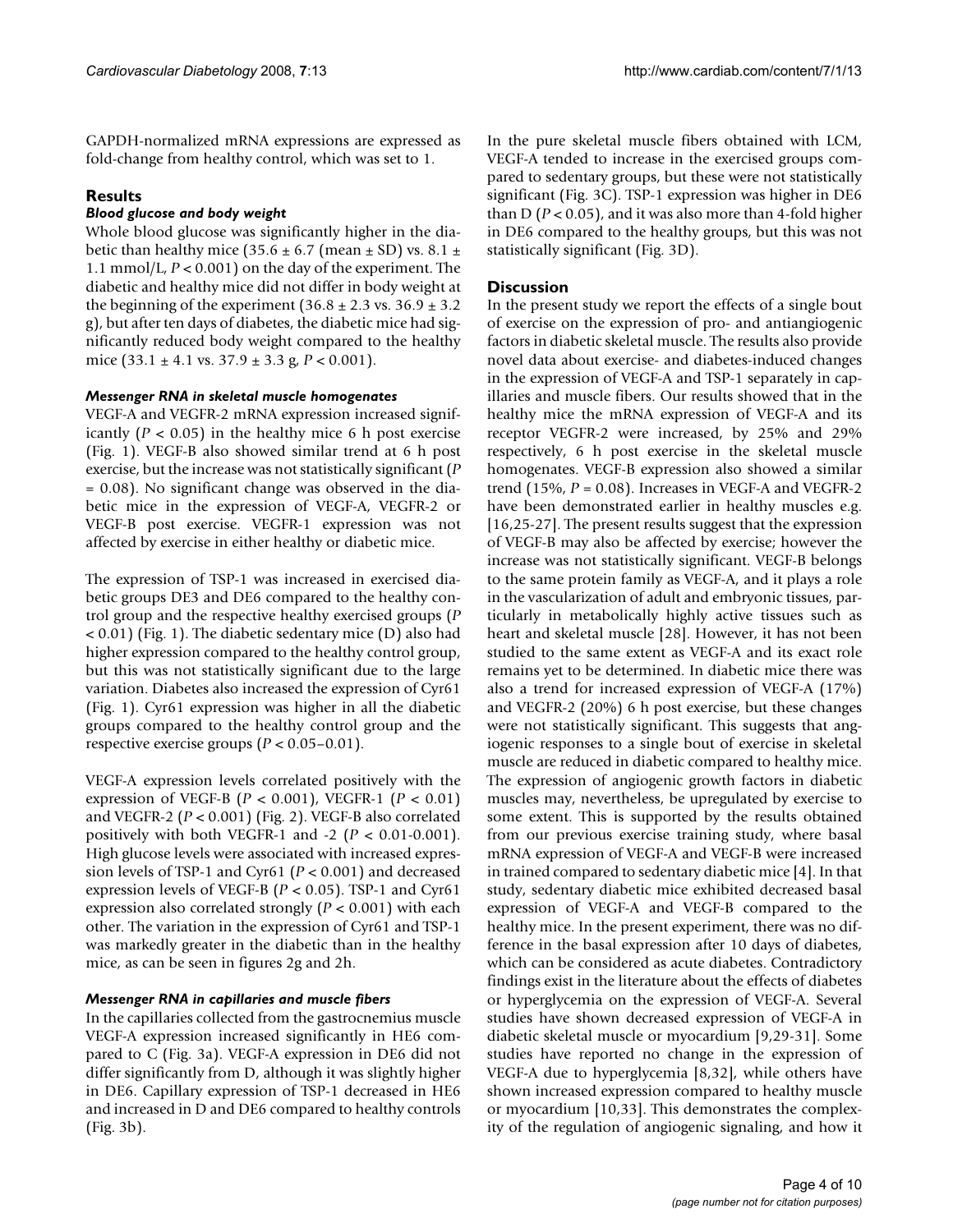

## Effects of 1 h running exercise on skeletal muscle mRNA Cyr61 in healthy (black bars) and diabetic (white bars) mice **Figure 1** expression of VEGF-A, VEGF-B, VEGFR-1, VEGFR-2, TSP-1 and

Effects of 1 h running exercise on skeletal muscle mRNA expression of VEGF-A, VEGF-B, VEGFR-1, VEGFR-2, TSP-1 and Cyr61 in healthy (black bars) and diabetic (white bars) mice. The results are expressed as a fold-change (mean  $\pm$  SE) from the healthy control group, which is set to 1. \* *P* < 0.05 vs. healthy control, \*\* *P* < 0.01 vs. healthy control, # *P* < 0.05 vs. respective healthy exercised group, ## *P* < 0.01 vs. respective healthy exercised group.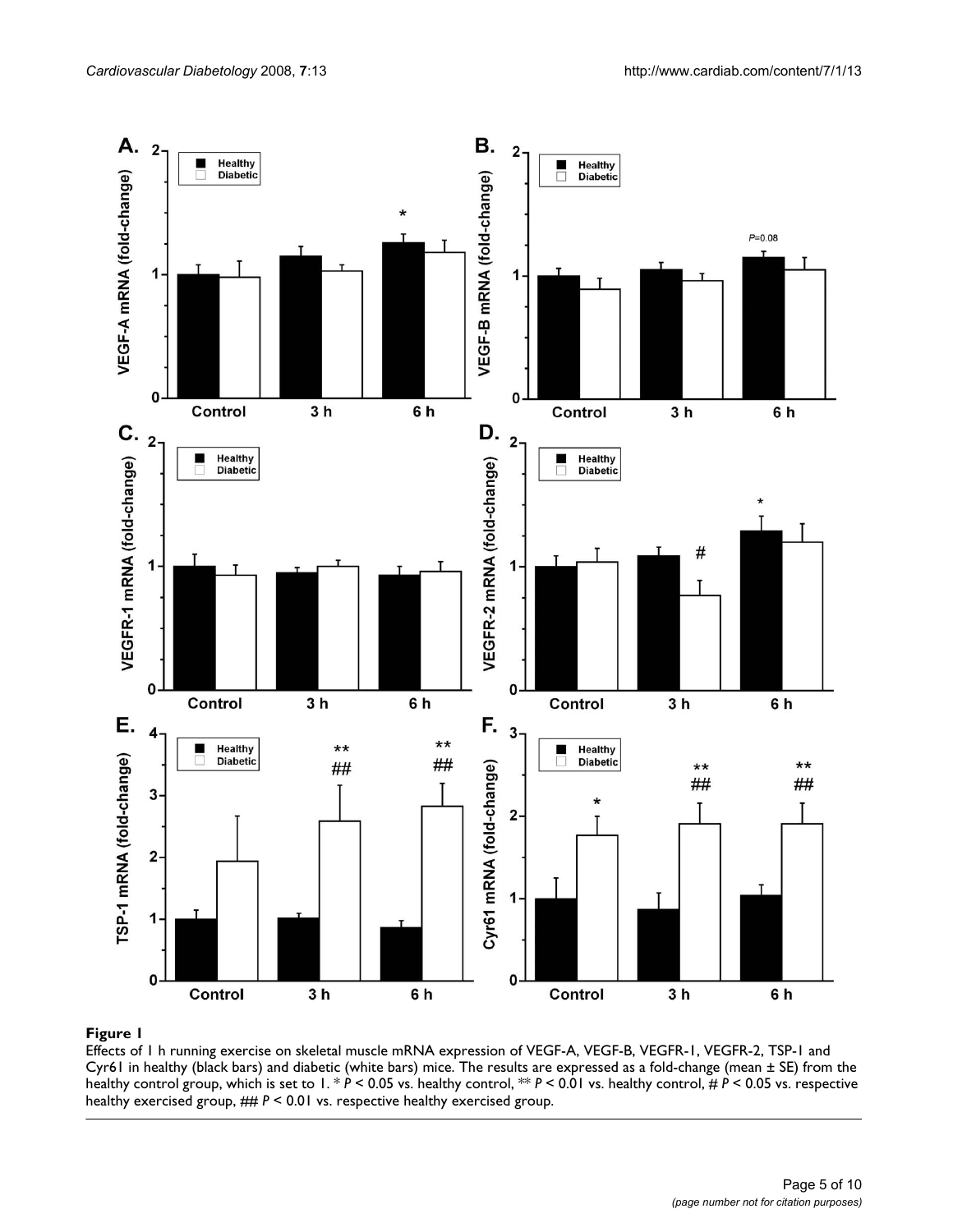

The expression levels of the angiogenic growth factors VEGF-A and VEGF-B and their receptors VEGFR-1 and VEGFR-2 correlated positively across the study population (A-E). TSP-1 and Cyr61 correlated positively with blood glucose concentration and also with each other (F-H). In Cyr61 and TSP-1 the variation between diabetic mice was markedly larger than between healthy mice, as can be seen in images g and h.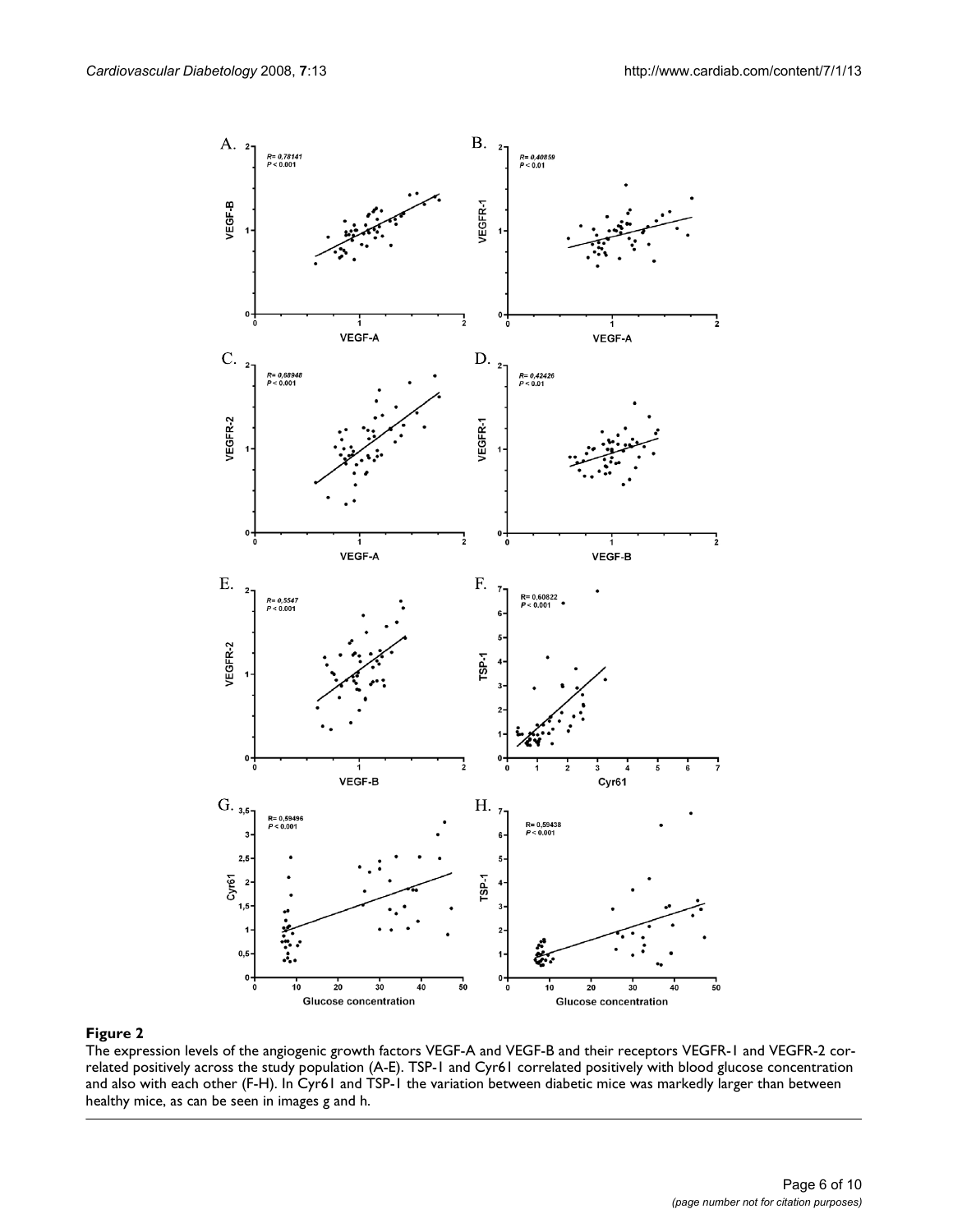

#### Capillaries and muscle fibers co the mRNA expression of VEGF-A and TSP-1 **Figure 3** llected from the gastrocnemius muscle with laser capture microdissection were analyzed for

Capillaries and muscle fibers collected from the gastrocnemius muscle with laser capture microdissection were analyzed for the mRNA expression of VEGF-A and TSP-1. Effects of exercise and diabetes in capillaries are shown in images A and B and in muscle fibers in C and D. The results are expressed as a fold-change (mean ± SE) from the healthy control group, which is set to 1. \* *P* < 0.05 vs. healthy control, # *P* < 0.05 vs. respective healthy exercised group, † *P* < 0.05 vs. diabetic sedentary.

could be affected by diabetes. The discrepancies between these findings may arise from different models of diabetes used (type 1, type 2 or hyperglycemia), and from the use of different species (human, mouse, rat, rabbit). The severity and duration of diabetes may also have influenced the results. However, despite of the differences between the findings from these studies, it seems that the VEGF signaling pathway is somehow affected in skeletal muscle by diabetes and/or hyperglycemia.

The observed increases in the expression levels of VEGF-A and VEGFR-2 after the exercise bout in the present study were modest compared to several previous studies, where the highest expression (from 2 to 5-fold increase) has been observed within the first hour after the exercise [16,17,27,34-36]. We chose to study time points at 3 h and 6 h post exercise to focus on the recovery period from exercise. At these time points VEGF-A and VEGFR-2 expressions have been shown to remain elevated (see refs above), but for the other proteins studied in the present experiment the data from the recovery period is very limited. We also wanted to study the mRNA expression changes in capillaries when blood flow has returned to basal levels after the exercise bout and angiogenesis processes may proceed. Both animal and human studies have shown that VEGF-A mRNA expression remains elevated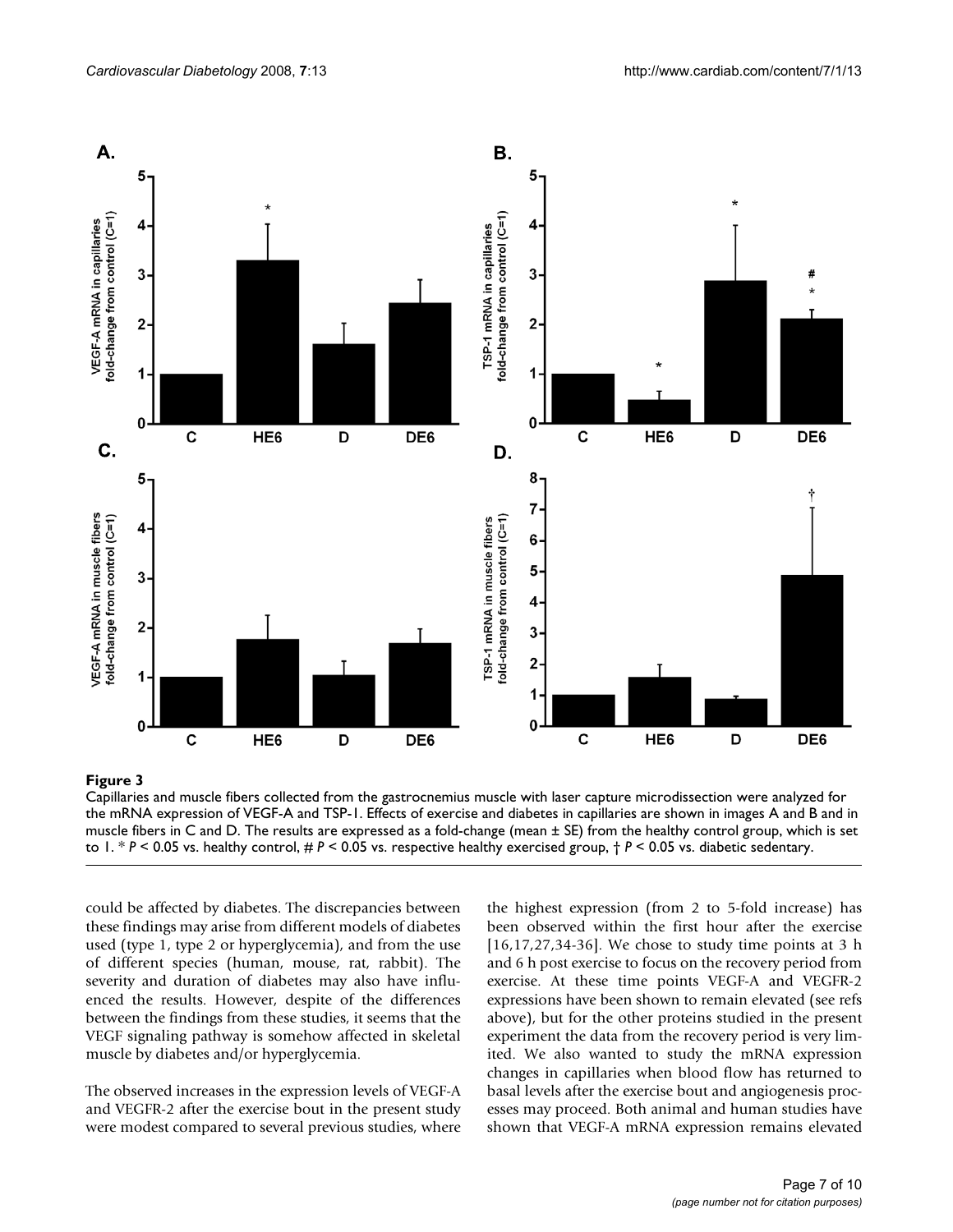up to 4–6 h post exercise, and returns to baseline levels by 8–24 h [16,26,27,37,38]. Different intensity, mode and duration of exercise may also induce variation between the findings of different studies.

The exercise intensity in the present study was chosen so that the diabetic mice were also able to complete the onehour running bout. Thus, the relative intensity was probably higher for the diabetic mice than for the healthy mice, as their exercise capacity was decreased due to diabetes. However, the changes in the angiogenic gene expression were greater in the healthy mice than in diabetic mice. This further supports the suggestion that angiogenic responses in skeletal muscle are reduced in diabetic mice compared to healthy mice.

The strong correlations found between the proangiogenic factors revealed that mice showing high expression of angiogenic growth factors VEGF-A and VEGF-B, also showed high expression of their receptors, especially VEGFR-2. This suggests that the expression of angiogenic growth factors and their receptors are co-ordinately regulated in response to exercise or elevated blood glucose, and that their expression is controlled by a common upstream regulator. This idea needs to be further studied in the future.

The expression of thrombospondin-1, a known inhibitor of angiogenesis [39], was increased both in the skeletal muscle homogenates and in the capillaries of diabetic mice. Our results concur with the findings by Stenina et al., who found increased TSP-1 expression in the vessel wall of diabetic Zucker rats [40], which is a model for metabolic syndrome. Recently, hexosamine pathway of glucose catabolism was identified to mediate the upregulation of TSP-1 activated by high glucose in human aortic smooth muscle cells [41]. It has been proposed that increased TSP-1 in blood vessels could be a direct response of vascular cells to increased glucose levels and, thus, a link between diabetes and atherosclerotic complications [40,41]. This idea is supported by the present findings, as capillaries from diabetic mice expressed more TSP-1 than capillaries from healthy mice. In addition to atherosclerosis in larger blood vessels, TSP-1 may play a role in capillary rarefaction in skeletal muscles, as has been observed in obese Zucker rats [42] and in type 1 diabetic mice [4]. Interestingly, Olfert et al. recently showed that a single exercise bout increased TSP-1 mRNA in healthy rat skeletal muscle, but that after 3 consecutive days of exercise this response was ablated [43]. In their study the peak expression was detected 1 h after the cessation of exercise, and the increase was no longer statistically significant 2 h post exercise. This concurs with our findings, since we did not observe any changes in TSP-1 expression in healthy mice either 3 h or 6 h after the exercise bout in muscle homogenates. The healthy exercised mice showed even decreased capillary expression of TSP-1 6 h post exercise compared to the sedentary controls (Fig. 3). In addition to increased angiogenic growth factors, the decrease in TSP-1 in endothelial cells may further facilitate angiogenesis processes post exercise. If the decrease in TSP-1 expression occurs only in endothelial cells and not in muscle fibers, it is very difficult to observe from muscle homogenate samples.

The expression of Cyr61 was also increased in diabetic muscles. Cyr61 (also known as CCN1) is an important regulator of angiogenesis, endothelial cell function and ECM modulation [44,45]. It also regulates the activity and production of other angiogenic proteins like VEGF-A [45,46]. Recently, in diabetic retina advanced glycation end products were shown to induce the expression of Cyr61 and connective tissue growth factor (CTGF/CCN2), both of which belong to the same CCN protein family [47]. In the diabetic retina the expression of Cyr61 and CTGF seem to be related to the thickening of capillary basement membrane [47]. If this is also the case in skeletal muscle, it may lead to excess accumulation of extracellular matrix components and endothelial cell death, leading to dysfunctional capillaries and capillary rarefaction. There was a strong positive correlation between blood glucose concentration and the expression of TSP-1 and Cyr61 in the muscle homogenates, indicating that the expression of these genes is related to the level of hyperglycemia. In the present study, exercise did not attenuate the increased expression of either TSP-1 or Cyr61 in diabetic muscle.

On the basis of the present LCM results it seems that the mRNA expression of VEGF-A and TSP-1 is more affected by diabetes and exercise in capillaries than in skeletal muscle fibers. The expression of VEGF-A in capillaries was increased in the healthy exercised mice compared to controls, and thus agreed well with the observations from the muscle homogenates. However, the magnitude of the increase was higher in capillaries. In the muscle fibers extracted with LCM the expression of VEGF-A was increased about 2-fold, but due to the small number of mice in the analysis, it did not reach statistical significance. This increase is similar to what Birot et al. observed in rat single muscle fibers after a bout of endurance exercise (~90%) [48]. Capillary TSP-1 expression was reduced in the healthy exercised group and increased in both diabetic groups compared to healthy controls. These increases in capillary TSP-1 due to diabetes also resemble the changes detected in the muscle homogenates. Taken together, these findings show that diabetes- and exerciseinduced effects on angiogenic factors are stronger in capillary endothelial cells than in muscle fibers. This is interesting, since recently Lee and co-workers showed that autocrine VEGF-A signaling in endothelial cells is required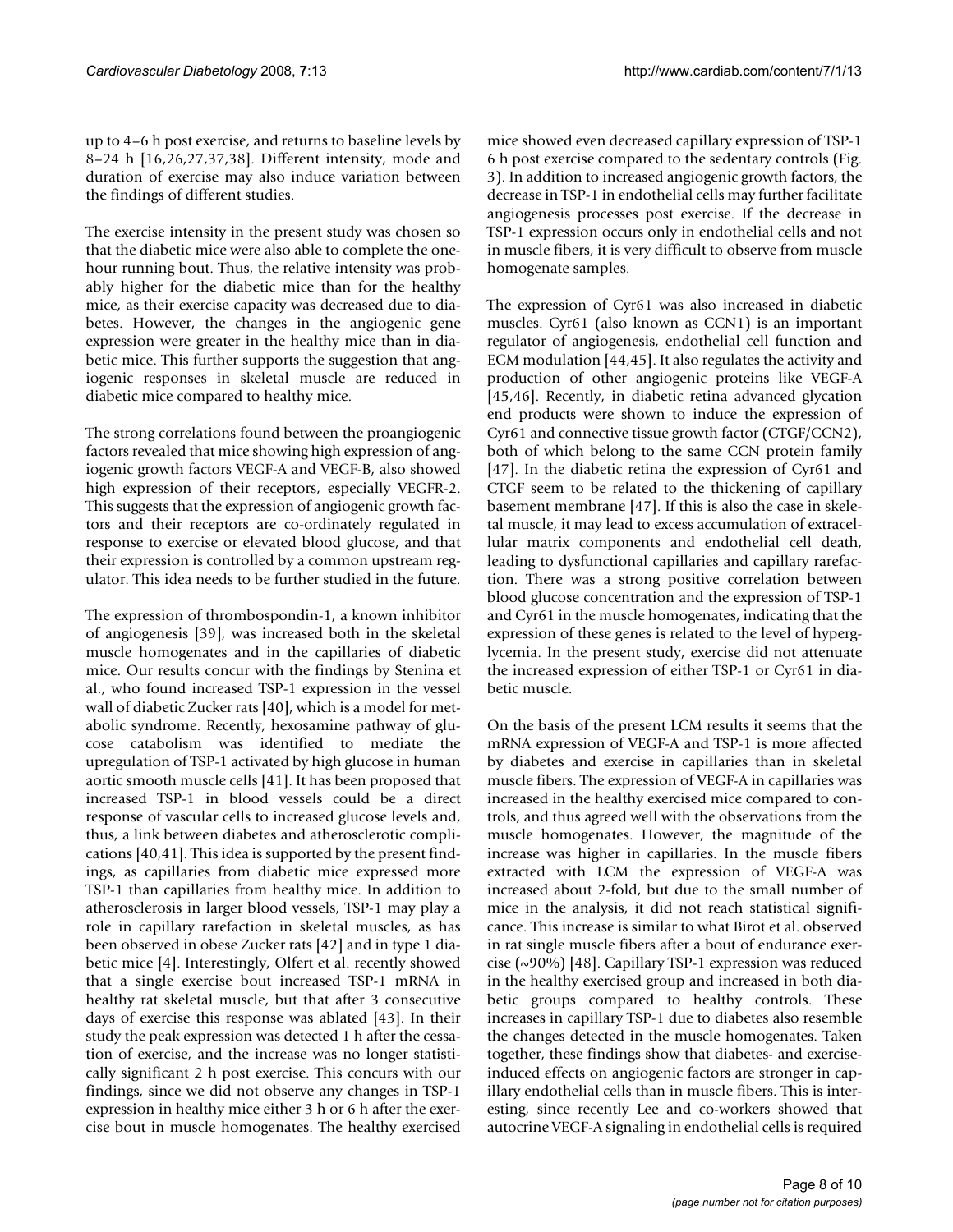for vascular homeostasis, and could not be compensated with paracrine VEGF-A (e.g. from skeletal muscle fibers) [49]. Capillaries in the mouse skeletal muscle are small, and it is possible that cells other than endothelial cells located close to capillaries were also collected in the LCM procedure. However, the majority of the cells in the assay were endothelial cells, and the differences observed in mRNA expression between muscle fibers and capillaries indicate that representative cell populations were collected. This was controlled by setting the laser pulse diameter always smaller than 10 μm and examining the collecting cap microscopically after removing it off the sample.

The reduced capability of diabetic compared to healthy endothelial cells to increase VEGF-A production in response to exercise stimulus may be related to the impaired vascular function and capillary rarefaction in diabetic skeletal muscle. In skeletal muscle and myocardial ischemia studies, diabetic animals exhibit impaired angiogenesis, and this impairment has been linked to several proteins in angiogenesis signaling [5,8-11]. Gene transfer with VEGF-A was able to promote angiogenesis in the myocardium of type 2 diabetic mice [10], but so far angiogenic gene transfer studies in humans have not been very successful [50]. Exercise may positively affect angiogenic signaling by stimulating the whole signaling pathway and thus, be effective in the prevention and treatment of peripheral vascular problems in diseases such as diabetes.

### **Conclusion**

The present findings showed that angiogenic growth factor response to exercise is attenuated in diabetic compared to healthy mice in skeletal muscle. The present results confirmed our earlier observation that antiangiogenic TSP-1 expression is significantly increased in diabetic muscles. This occurs especially in capillaries, which could be a direct cause to capillary rarefaction seen in diabetic muscles. This study also showed provided evidence that both diabetes and exercise affect the production of angiogenic factors in capillaries and in muscle fibers, the responses being more pronounced in capillaries.

### **Competing interests**

The authors declare that they have no competing interests.

### **Authors' contributions**

RK, MS and ML carried out the animal experiment and were involved in the planning of the experiment. RK carried out the qPCR analyses. RK and SJ were involved in the LCM procedure. VV and HK were participated in the design and coordination of the study, and helped to draft the manuscript. All authors read and approved the final manuscript.

### **Acknowledgements**

The study was supported by the LIKES Foundation for Promotion of Sport and Health Sciences, the Finnish Ministry of Education, the Finnish graduate school for musculoskeletal disorders and biomaterials, and Ellen ja Artturi Nyyssönen Foundation.

#### **References**

- Tamarat R, Silvestre JS, Huijberts M, Benessiano J, Ebrahimian TG, Duriez M, Wautier MP, Wautier JL, Levy BI: **[Blockade of advanced](http://www.ncbi.nlm.nih.gov/entrez/query.fcgi?cmd=Retrieve&db=PubMed&dopt=Abstract&list_uids=12805564) [glycation end-product formation restores ischemia-induced](http://www.ncbi.nlm.nih.gov/entrez/query.fcgi?cmd=Retrieve&db=PubMed&dopt=Abstract&list_uids=12805564) [angiogenesis in diabetic mice.](http://www.ncbi.nlm.nih.gov/entrez/query.fcgi?cmd=Retrieve&db=PubMed&dopt=Abstract&list_uids=12805564)** *Proc Natl Acad Sci USA* 2003, **100:**8555-8560.
- 2. Rivard A, Silver M, Chen D, Kearney M, Magner M, Annex B, Peters K, Isner JM: **[Rescue of diabetes-related impairment of angio](http://www.ncbi.nlm.nih.gov/entrez/query.fcgi?cmd=Retrieve&db=PubMed&dopt=Abstract&list_uids=10027394)[genesis by intramuscular gene therapy with adeno-VEGF.](http://www.ncbi.nlm.nih.gov/entrez/query.fcgi?cmd=Retrieve&db=PubMed&dopt=Abstract&list_uids=10027394)** *Am J Pathol* 1999, **154:**355-363.
- 3. Carmeliet P: **[Angiogenesis in life, disease and medicine.](http://www.ncbi.nlm.nih.gov/entrez/query.fcgi?cmd=Retrieve&db=PubMed&dopt=Abstract&list_uids=16355210)** *Nature* 2005, **438:**932-936.
- 4. Kivelä R, Silvennoinen M, Touvra AM, Lehti TM, Kainulainen H, Vihko V: **[Effects of experimental type 1 diabetes and exercise train](http://www.ncbi.nlm.nih.gov/entrez/query.fcgi?cmd=Retrieve&db=PubMed&dopt=Abstract&list_uids=16816123)[ing on angiogenic gene expression and capillarization in skel](http://www.ncbi.nlm.nih.gov/entrez/query.fcgi?cmd=Retrieve&db=PubMed&dopt=Abstract&list_uids=16816123)[etal muscle.](http://www.ncbi.nlm.nih.gov/entrez/query.fcgi?cmd=Retrieve&db=PubMed&dopt=Abstract&list_uids=16816123)** *FASEB J* 2006, **20:**1570-1572.
- 5. Schiekofer S, Galasso G, Sato K, Kraus BJ, Walsh K: **[Impaired revas](http://www.ncbi.nlm.nih.gov/entrez/query.fcgi?cmd=Retrieve&db=PubMed&dopt=Abstract&list_uids=15920034)cularization in a mouse model of type 2 diabetes is associ[ated with dysregulation of a complex angiogenic-regulatory](http://www.ncbi.nlm.nih.gov/entrez/query.fcgi?cmd=Retrieve&db=PubMed&dopt=Abstract&list_uids=15920034) [network.](http://www.ncbi.nlm.nih.gov/entrez/query.fcgi?cmd=Retrieve&db=PubMed&dopt=Abstract&list_uids=15920034)** *Arterioscler Thromb Vasc Biol* 2005, **25:**1603-1609.
- 6. Hudlicka O, Brown M, Egginton S: **[Angiogenesis in skeletal and](http://www.ncbi.nlm.nih.gov/entrez/query.fcgi?cmd=Retrieve&db=PubMed&dopt=Abstract&list_uids=1372998) [cardiac muscle.](http://www.ncbi.nlm.nih.gov/entrez/query.fcgi?cmd=Retrieve&db=PubMed&dopt=Abstract&list_uids=1372998)** *Physiol Rev* 1992, **72:**369-417.
- 7. Abaci A, Oguzhan A, Kahraman S, Eryol NK, Unal S, Arinc H, Ergin A: **[Effect of diabetes mellitus on formation of coronary collat](http://www.ncbi.nlm.nih.gov/entrez/query.fcgi?cmd=Retrieve&db=PubMed&dopt=Abstract&list_uids=10226087)[eral vessels.](http://www.ncbi.nlm.nih.gov/entrez/query.fcgi?cmd=Retrieve&db=PubMed&dopt=Abstract&list_uids=10226087)** *Circulation* 1999, **99:**2239-2242.
- 8. Tanii M, Yonemitsu Y, Fujii T, Shikada Y, Kohno R, Onimaru M, Okano S, Inoue M, Hasegawa M, Onohara T, Maehara Y, Sueishi K: **Diabetic microangiopathy in ischemic limb is a disease of dis[turbance of the platelet-derived growth factor-BB/protein](http://www.ncbi.nlm.nih.gov/entrez/query.fcgi?cmd=Retrieve&db=PubMed&dopt=Abstract&list_uids=16306442) kinase C axis but not of impaired expression of angiogenic [factors.](http://www.ncbi.nlm.nih.gov/entrez/query.fcgi?cmd=Retrieve&db=PubMed&dopt=Abstract&list_uids=16306442)** *Circ Res* 2006, **98:**55-62.
- 9. Shoji T, Koyama H, Morioka T, Tanaka S, Kizu A, Motoyama K, Mori K, Fukumoto S, Shioi A, Shimogaito N, Takeuchi M, Yamamoto Y, Yonekura H, Yamamoto H, Nishizawa Y: **[Receptor for advanced](http://www.ncbi.nlm.nih.gov/entrez/query.fcgi?cmd=Retrieve&db=PubMed&dopt=Abstract&list_uids=16873687) [glycation end products is involved in impaired angiogenic](http://www.ncbi.nlm.nih.gov/entrez/query.fcgi?cmd=Retrieve&db=PubMed&dopt=Abstract&list_uids=16873687) [response in diabetes.](http://www.ncbi.nlm.nih.gov/entrez/query.fcgi?cmd=Retrieve&db=PubMed&dopt=Abstract&list_uids=16873687)** *Diabetes* 2006, **55:**2245-2255.
- 10. Li Y, Hazarika S, Xie D, Pippen AM, Kontos CD, Annex BH: **[In mice](http://www.ncbi.nlm.nih.gov/entrez/query.fcgi?cmd=Retrieve&db=PubMed&dopt=Abstract&list_uids=17327433) with type 2 diabetes, a vascular endothelial growth factor (VEGF)-activating transcription factor modulates VEGF sig[naling and induces therapeutic angiogenesis after hindlimb](http://www.ncbi.nlm.nih.gov/entrez/query.fcgi?cmd=Retrieve&db=PubMed&dopt=Abstract&list_uids=17327433) [ischemia.](http://www.ncbi.nlm.nih.gov/entrez/query.fcgi?cmd=Retrieve&db=PubMed&dopt=Abstract&list_uids=17327433)** *Diabetes* 2007, **56:**656-665.
- 11. Boodhwani M, Sodha NR, Mieno S, Xu SH, Feng J, Ramlawi B, Clements RT, Sellke FW: **[Functional, cellular, and molecular charac](http://www.ncbi.nlm.nih.gov/entrez/query.fcgi?cmd=Retrieve&db=PubMed&dopt=Abstract&list_uids=17846323)[terization of the angiogenic response to chronic myocardial](http://www.ncbi.nlm.nih.gov/entrez/query.fcgi?cmd=Retrieve&db=PubMed&dopt=Abstract&list_uids=17846323) [ischemia in diabetes.](http://www.ncbi.nlm.nih.gov/entrez/query.fcgi?cmd=Retrieve&db=PubMed&dopt=Abstract&list_uids=17846323)** *Circulation* 2007, **116:**I31-7.
- 12. Hazarika S, Dokun AO, Li Y, Popel AS, Kontos CD, Annex BH: **Impaired Angiogenesis Following Hindlimb Ischemia in Type 2 Diabetes Mellitus. Differential Regulation of Vascular [Endothelial Growth Factor Receptor 1 and Soluble VEGFR-](http://www.ncbi.nlm.nih.gov/entrez/query.fcgi?cmd=Retrieve&db=PubMed&dopt=Abstract&list_uids=17823371)[1.](http://www.ncbi.nlm.nih.gov/entrez/query.fcgi?cmd=Retrieve&db=PubMed&dopt=Abstract&list_uids=17823371)** *Circ Res* 2007, **101:**948-956.
- 13. Leinonen H, Matikainen E, Juntunen J: **[Permeability and morphol](http://www.ncbi.nlm.nih.gov/entrez/query.fcgi?cmd=Retrieve&db=PubMed&dopt=Abstract&list_uids=7075916)[ogy of skeletal muscle capillaries in type 1 \(insulin-depend](http://www.ncbi.nlm.nih.gov/entrez/query.fcgi?cmd=Retrieve&db=PubMed&dopt=Abstract&list_uids=7075916)[ent\) diabetes mellitus.](http://www.ncbi.nlm.nih.gov/entrez/query.fcgi?cmd=Retrieve&db=PubMed&dopt=Abstract&list_uids=7075916)** *Diabetologia* 1982, **22:**158-162.
- 14. Wallberg-Henriksson H, Gunnarsson R, Henriksson J, DeFronzo R, Felig P, Ostman J, Wahren J: **[Increased peripheral insulin sensi](http://www.ncbi.nlm.nih.gov/entrez/query.fcgi?cmd=Retrieve&db=PubMed&dopt=Abstract&list_uids=6757018)tivity and muscle mitochondrial enzymes but unchanged [blood glucose control in type I diabetics after physical train](http://www.ncbi.nlm.nih.gov/entrez/query.fcgi?cmd=Retrieve&db=PubMed&dopt=Abstract&list_uids=6757018)[ing.](http://www.ncbi.nlm.nih.gov/entrez/query.fcgi?cmd=Retrieve&db=PubMed&dopt=Abstract&list_uids=6757018)** *Diabetes* 1982, **31:**1044-1050.
- 15. Henriksson J: **[Effects of physical training on the metabolism of](http://www.ncbi.nlm.nih.gov/entrez/query.fcgi?cmd=Retrieve&db=PubMed&dopt=Abstract&list_uids=1468304) [skeletal muscle.](http://www.ncbi.nlm.nih.gov/entrez/query.fcgi?cmd=Retrieve&db=PubMed&dopt=Abstract&list_uids=1468304)** *Diabetes Care* 1992, **15:**1701-1711.
- 16. Breen EC, Johnson EC, Wagner H, Tseng HM, Sung LA, Wagner PD: **[Angiogenic growth factor mRNA responses in muscle to a](http://www.ncbi.nlm.nih.gov/entrez/query.fcgi?cmd=Retrieve&db=PubMed&dopt=Abstract&list_uids=8828685) [single bout of exercise.](http://www.ncbi.nlm.nih.gov/entrez/query.fcgi?cmd=Retrieve&db=PubMed&dopt=Abstract&list_uids=8828685)** *J Appl Physiol* 1996, **81:**355-361.
- 17. Gustafsson T, Puntschart A, Kaijser L, Jansson E, Sundberg CJ: **[Exer](http://www.ncbi.nlm.nih.gov/entrez/query.fcgi?cmd=Retrieve&db=PubMed&dopt=Abstract&list_uids=9950871)[cise-induced expression of angiogenesis-related transcrip](http://www.ncbi.nlm.nih.gov/entrez/query.fcgi?cmd=Retrieve&db=PubMed&dopt=Abstract&list_uids=9950871)[tion and growth factors in human skeletal muscle.](http://www.ncbi.nlm.nih.gov/entrez/query.fcgi?cmd=Retrieve&db=PubMed&dopt=Abstract&list_uids=9950871)** *Am J Physiol* 1999, **276:**H679-85.
- 18. Richardson RS, Wagner H, Mudaliar SR, Henry R, Noyszewski EA, Wagner PD: **[Human VEGF gene expression in skeletal muscle:](http://www.ncbi.nlm.nih.gov/entrez/query.fcgi?cmd=Retrieve&db=PubMed&dopt=Abstract&list_uids=10600843)**